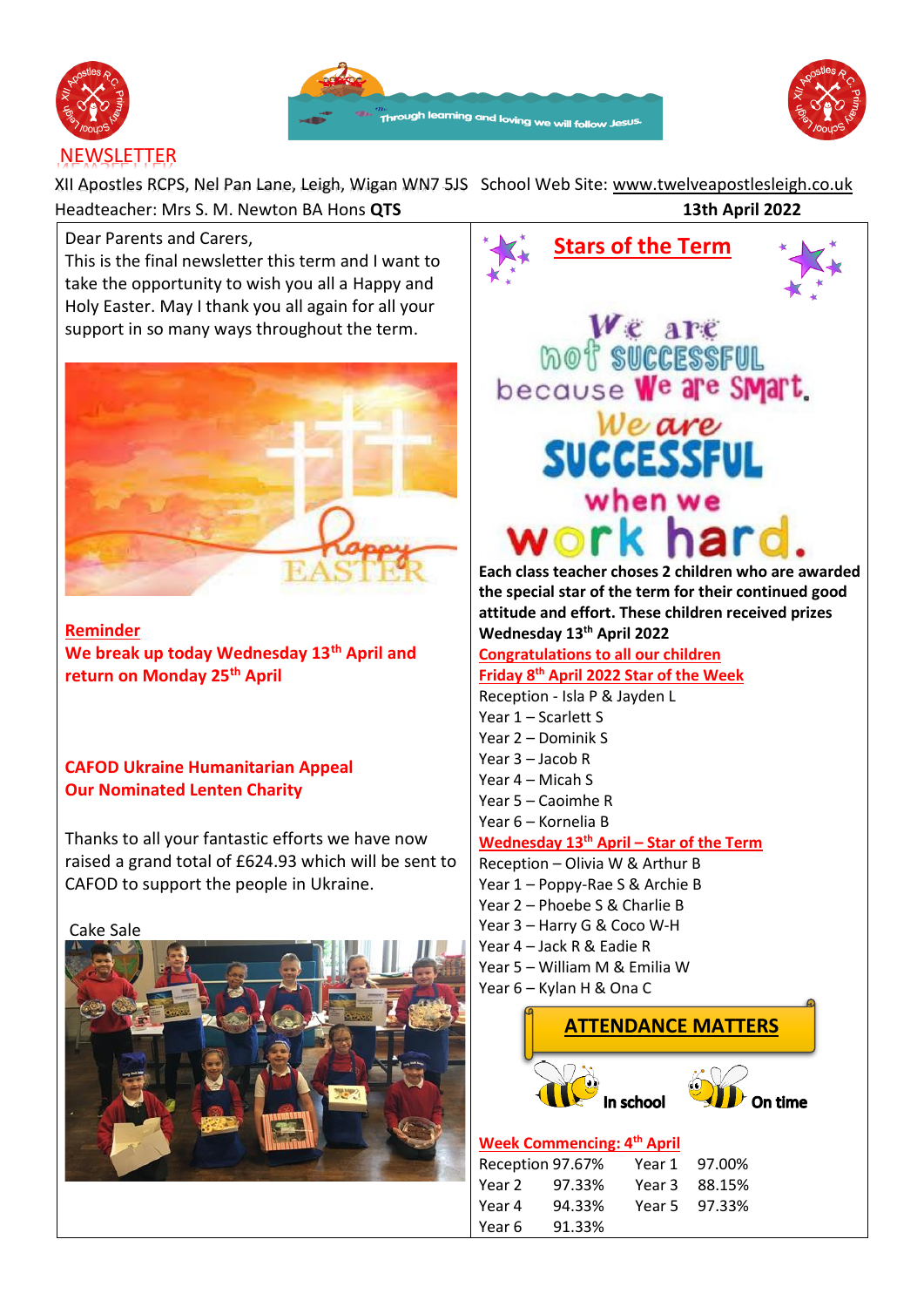



## **Parents/Carers Evening**

Thank you to all those that either attended face to face or via video link. It seems that all video calls went without a hitch on the technical side , however the timings were set and teachers fedback that these were quite short. Thank you for your patience and understanding if you got cut off mid conversation. As you are aware it was our first time holding parents consultations in this way and we will certainly reassess the situation for our next parents evening.

#### **Year 5 Easter Performance**

Congratulations to all our year 5 children who performed the Easter Story for the Whole school and parents and carers on Monday and Wednesday this week. They were fantastic and retold the story with passion, sympathy and reverence.

It was an emotive occasion and very fitting as we enter Holy week .



**Congratulations Year 2**

## **Sports Update**



Our rugby team celebrated last Monday when they won 40-10 against All Saints. Mr Ahmed and Mr Maj praised the Teams for excellent performance. Nahom was awarded player of the match.

Once again it was good to see so many girls playing.



## **Football Kits**

Our school football team look so smart in their new kits. We want to say a huge thank you to Alfie Lloyds Dad who arranged a sponsor for these kits: Paul Evans @ Freya Projects a building company. The staff and football team are so grateful for this gesture and thank Paul Evans.



#### **Toast and Milk Money**

If you wish for your child to have toast and or milk next half term, please can you send the money in on the day we return to school - Monday 25<sup>th</sup> April. Please remember this is made to order but all children have a free bagel before school and free fruit in the afternoon.

£3 for toast £6 milk (Milk is free for Reception children) £9 toast and milk